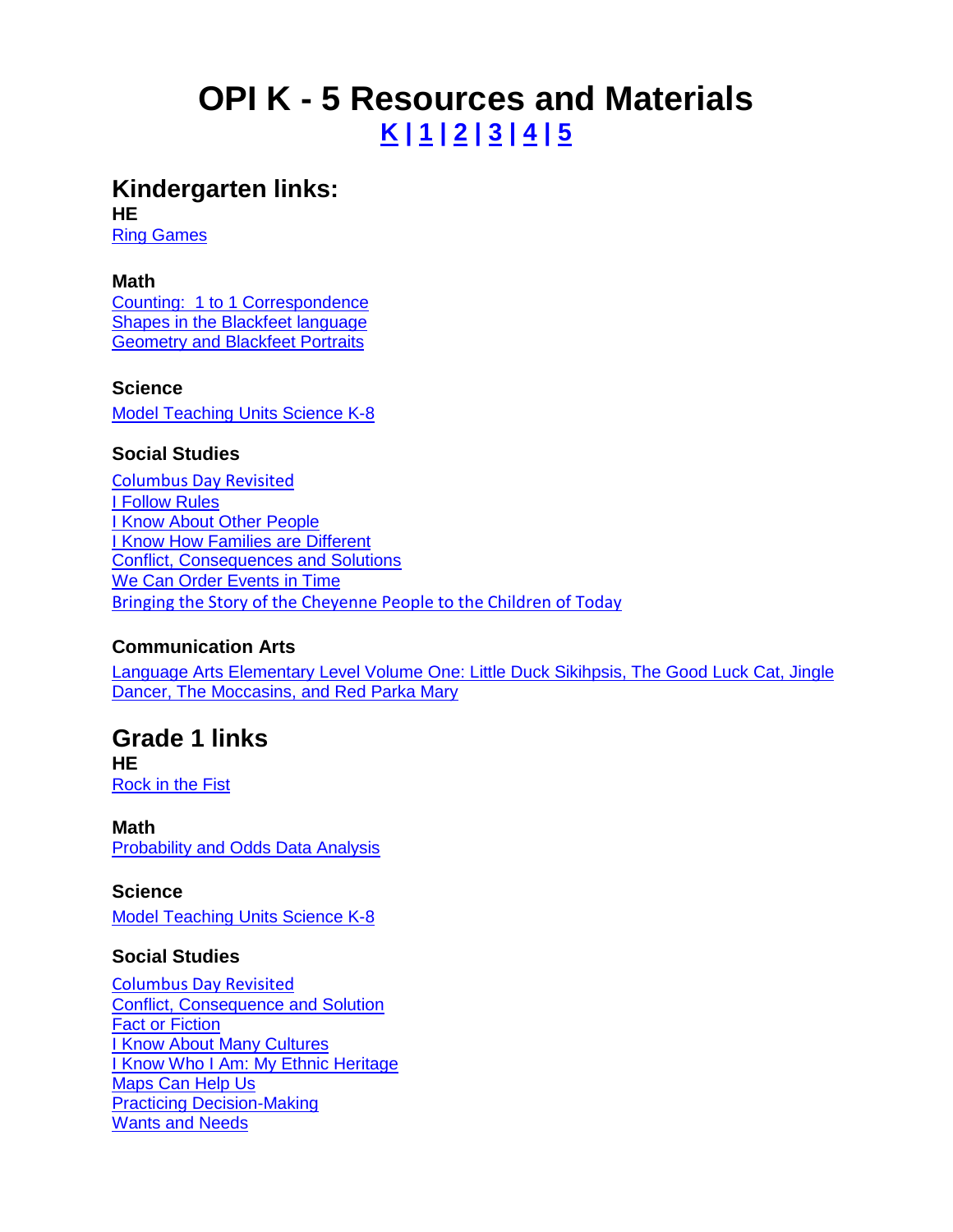<span id="page-1-0"></span>[Ways People Live](http://opi.mt.gov/PDF/IndianEd/Search/Social%20Studies/G1%20Ways%20People%20Live.pdf) [We Can Order Events in Time](http://opi.mt.gov/PDF/IndianEd/Search/Social%20Studies/G1%20We%20Can%20Order%20Events%20in%20Time.pdf) [Bringing the Story of the Cheyenne People to the Children of Today](http://www.opi.mt.gov/pdf/IndianEd/Search/Social%20Studies/Bringing%20the%20Story%20of%20the%20Cheyenne%20People%20to%20the%20Children%20of%20Today.pdf)

#### **Communication Arts**

[Language Arts Elementary Level Volume One: Little Duck Sikihpsis, The Good Luck Cat, Jingle](http://opi.mt.gov/PDF/IndianEd/Search/Language%20Arts/Elementary_All_Units.pdf)  [Dancer, The Moccasins, and Red Parka Mary](http://opi.mt.gov/PDF/IndianEd/Search/Language%20Arts/Elementary_All_Units.pdf) 

# **Grade 2 links**

**HE**

[Kickballs: Racing Games and Footbag Games](http://opi.mt.gov/PDF/IndianEd/Search/Health%20Enhancement/G2%20Racing%20%26%20Footbag%20Games.pdf)

**Math**

[Buffalo Runner](http://opi.mt.gov/PDF/IndianEd/Search/Mathematics/G%202%20Buffalo%20Runner.pdf)

**Science** [Model Teaching Units Science K-8](http://opi.mt.gov/PDF/IndianEd/Search/Science/G_K-8_All_Units.pdf) **Social Studies** [Columbus Day Revisited](http://opi.mt.gov/PDF/IndianEd/Resources/columbusdayrevisited.pdf) [Bringing the Story of the Cheyenne People to the Children of Today](http://www.opi.mt.gov/pdf/IndianEd/Search/Social%20Studies/Bringing%20the%20Story%20of%20the%20Cheyenne%20People%20to%20the%20Children%20of%20Today.pdf)

#### **Communication Arts**

[Language Arts Elementary Level Volume One: Little Duck Sikihpsis, The Good Luck Cat, Jingle](http://opi.mt.gov/PDF/IndianEd/Search/Language%20Arts/Elementary_All_Units.pdf)  [Dancer, The Moccasins, and Red Parka Mary](http://opi.mt.gov/PDF/IndianEd/Search/Language%20Arts/Elementary_All_Units.pdf)

# **Grade 3 links HE**

[Ring Games](http://opi.mt.gov/pub/PDF/IndianEd/Search/Health%20Enhancement/G3%20Ring%20Games.pdf)

**Math** [Powwow Trails](http://opi.mt.gov/PDF/IndianEd/Search/Mathematics/G%203%20Powwow%20Trails.pdf)

#### **Science**

[Animal Adaptations](http://opi.mt.gov/PDF/IndianEd/Search/Science/G%203%20Animal%20Adaptations.pdf) [Montana Skies](http://opi.mt.gov/PDF/IndianEd/Search/Science/G%203%20Montana%20Skies.pdf) [Model Teaching Units Science K-8](http://opi.mt.gov/PDF/IndianEd/Search/Science/G_K-8_All_Units.pdf)

#### **Social Studies**

[Columbus Day Revisited](http://opi.mt.gov/PDF/IndianEd/Resources/columbusdayrevisited.pdf) [The Reservations: Learning About Many Montana Indian Cultures](http://opi.mt.gov/PDF/IndianEd/Search/Social%20Studies/G3%20The%20Reservations.pdf) [Learning Steps in an Inquiry Process](http://opi.mt.gov/PDF/IndianEd/Search/Social%20Studies/G3%20Steps%20Inquiry%20Process.pdf) [Evaluating Information Quality: Identifying Useful Information](http://opi.mt.gov/PDF/IndianEd/Search/Social%20Studies/G3%20Steps%20Inquiry%20Process.pdf) [Strategic Reader: Making Decisions Every Day](http://opi.mt.gov/PDF/IndianEd/Search/Social%20Studies/G3%20Making%20DecisionsEveryDay.pdf) [What Causes Conflict Among People?](http://opi.mt.gov/PDF/IndianEd/Search/Social%20Studies/G3%20What%20Causes%20Conflicts.pdf) **[Stereotypes](http://opi.mt.gov/PDF/IndianEd/Search/Social%20Studies/G3%20Stereotypes.pdf)**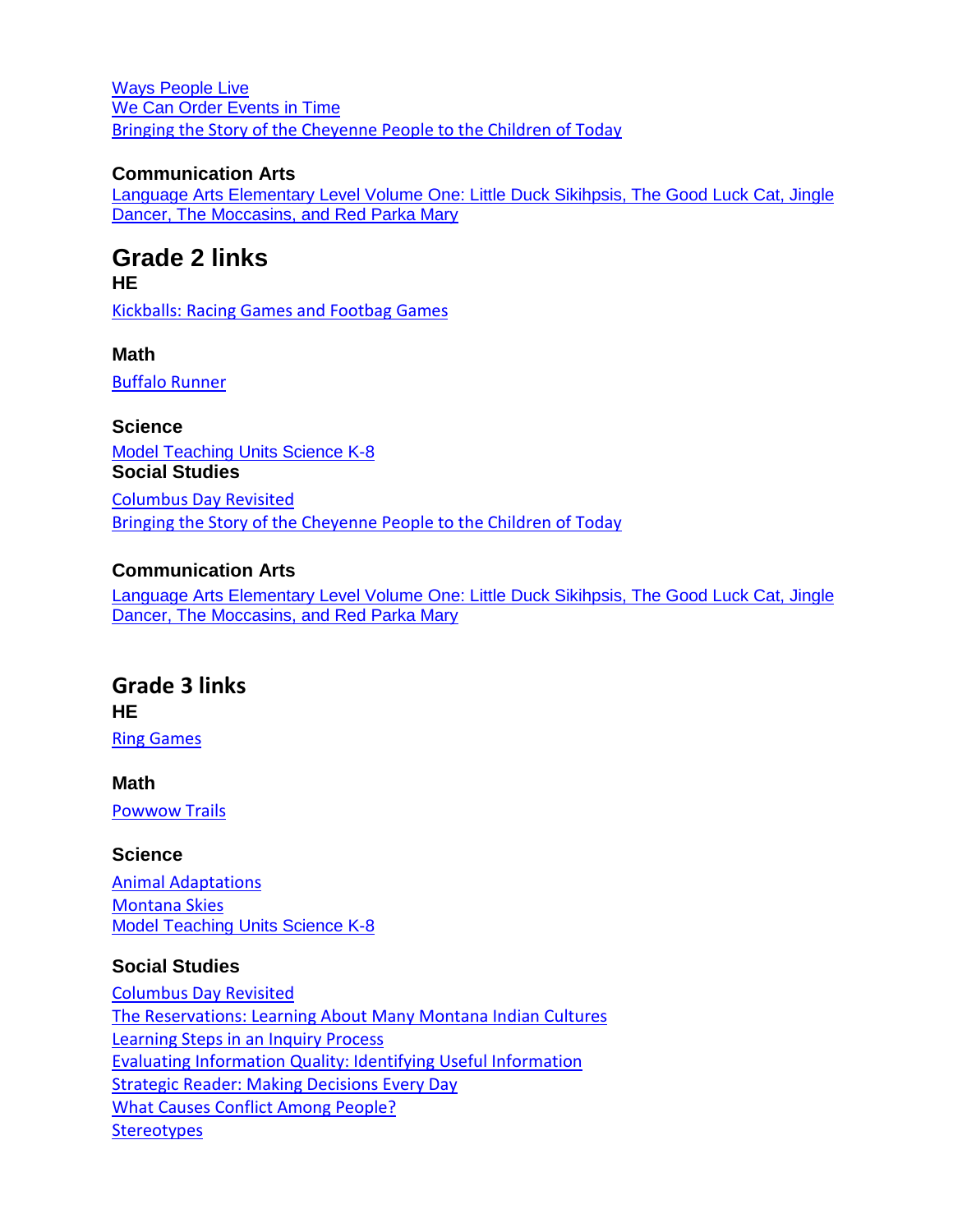<span id="page-2-0"></span>[Montana Tribes and Leaders](http://opi.mt.gov/PDF/IndianEd/Search/Social%20Studies/G3%20MT%20Tribes%20%26%20Leaders.pdf) [Montana Reservation Governments](http://opi.mt.gov/PDF/IndianEd/Search/Social%20Studies/G3%20MT%20Reservation%20Govment.pdf) [The Seven Indian Reservations of Montana](http://opi.mt.gov/PDF/IndianEd/Search/Social%20Studies/G3%20MT%20Seven%20Reservations.pdf) [Montana Indians Differ in Language and Culture](http://www.opi.mt.gov/pdf/IndianEd/Search/Social%20Studies/G3%20Differ%20in%20Lang%20Culture.pdf) [Montana Indians Past Tradition and History](http://opi.mt.gov/PDF/IndianEd/Search/Social%20Studies/G3%20Past%20Tradition%20%26%20Histry.pdf) [Bringing the Story of the Cheyenne People to the Children of Today](http://www.opi.mt.gov/pdf/IndianEd/Search/Social%20Studies/Bringing%20the%20Story%20of%20the%20Cheyenne%20People%20to%20the%20Children%20of%20Today.pdf)

#### **Communication Arts**

[Language Arts Elementary Level Volume One: Little Duck Sikihpsis, The Good Luck Cat, Jingle](http://opi.mt.gov/PDF/IndianEd/Search/Language%20Arts/Elementary_All_Units.pdf)  [Dancer, The Moccasins, and Red Parka Mary](http://opi.mt.gov/PDF/IndianEd/Search/Language%20Arts/Elementary_All_Units.pdf)

### **Grade 4 links**

**HE** [Line Tag, Make the Stick Jump, String Game, Tie](http://opi.mt.gov/PDF/IndianEd/Search/Health%20Enhancement/G4%20Line%20Tag.pdf) Up

#### **Math**

I'm [Beading: Northern Cheyenne Beadwork](http://opi.mt.gov/Programs/IndianEd/curricsearch.html)

#### **Science**

[Bitterroot Adaptations and](http://opi.mt.gov/PDF/IndianEd/Search/Science/G%204%20Bitterroot%20Adaptations.pdf) Salish Traditions [Model Teaching Units Science K-8](http://opi.mt.gov/PDF/IndianEd/Search/Science/G_K-8_All_Units.pdf)

#### **Social Studies**

[Critical Thinking About the](http://opi.mt.gov/PDF/IndianEd/Resources/CriticalThinking.pdf) Arrival of Columbus [Steps in an Inquiry Process](http://opi.mt.gov/PDF/IndianEd/Search/Social%20Studies/G4%20Steps%20Inquiry%20Process.pdf) [Strategic Skill: Evaluating Information Quality Using Electronic Sources](http://opi.mt.gov/PDF/IndianEd/Search/Social%20Studies/G4%20Evaluating%20Info%20Quality.pdf) [Making Decisions Based on Best Information](http://opi.mt.gov/PDF/IndianEd/Search/Social%20Studies/G4%20Make%20Decision_Best%20Info.pdf) [Explaining Factors Causing Cooperation and Conflict Among Groups](http://opi.mt.gov/PDF/IndianEd/Search/Social%20Studies/G4%20Factors%20Causing%20Conflct.pdf) [Identifying Stereotypes and Countering Them](http://opi.mt.gov/PDF/IndianEd/Search/Social%20Studies/G4%20Id%20Stereotypes%20and%20Counter.pdf) [Governmental Responsibilities: Community, Tribal, State, Federal](http://opi.mt.gov/PDF/IndianEd/Search/Social%20Studies/G4%20Government%20Responsiblty.pdf) [Using Maps to Learn About Montana Reservations and Tribes](http://opi.mt.gov/PDF/IndianEd/Search/Social%20Studies/G4%20Using%20Maps.pdf) [Differences Among Montana Tribes: Cultures, Traditions, Government](http://opi.mt.gov/PDF/IndianEd/Search/Social%20Studies/G4%20Using%20Maps.pdf) [History and Beliefs of Montana Indian Tribes](http://opi.mt.gov/PDF/IndianEd/Search/Social%20Studies/G4%20Using%20Maps.pdf) [Indian Heroes and Role Models](http://opi.mt.gov/PDF/IndianEd/Search/Social%20Studies/G4%20Indian%20Heroes.pdf) [Factors Causing Conflict Among Groups: Views About the Lewis and Clark Corps of Discovery](http://opi.mt.gov/PDF/IndianEd/Search/Social%20Studies/G5%20Qulty%20of%20Info-PointView.pdf) [Bringing the Story of the Cheyenne People to the Children of Today](http://www.opi.mt.gov/pdf/IndianEd/Search/Social%20Studies/Bringing%20the%20Story%20of%20the%20Cheyenne%20People%20to%20the%20Children%20of%20Today.pdf)